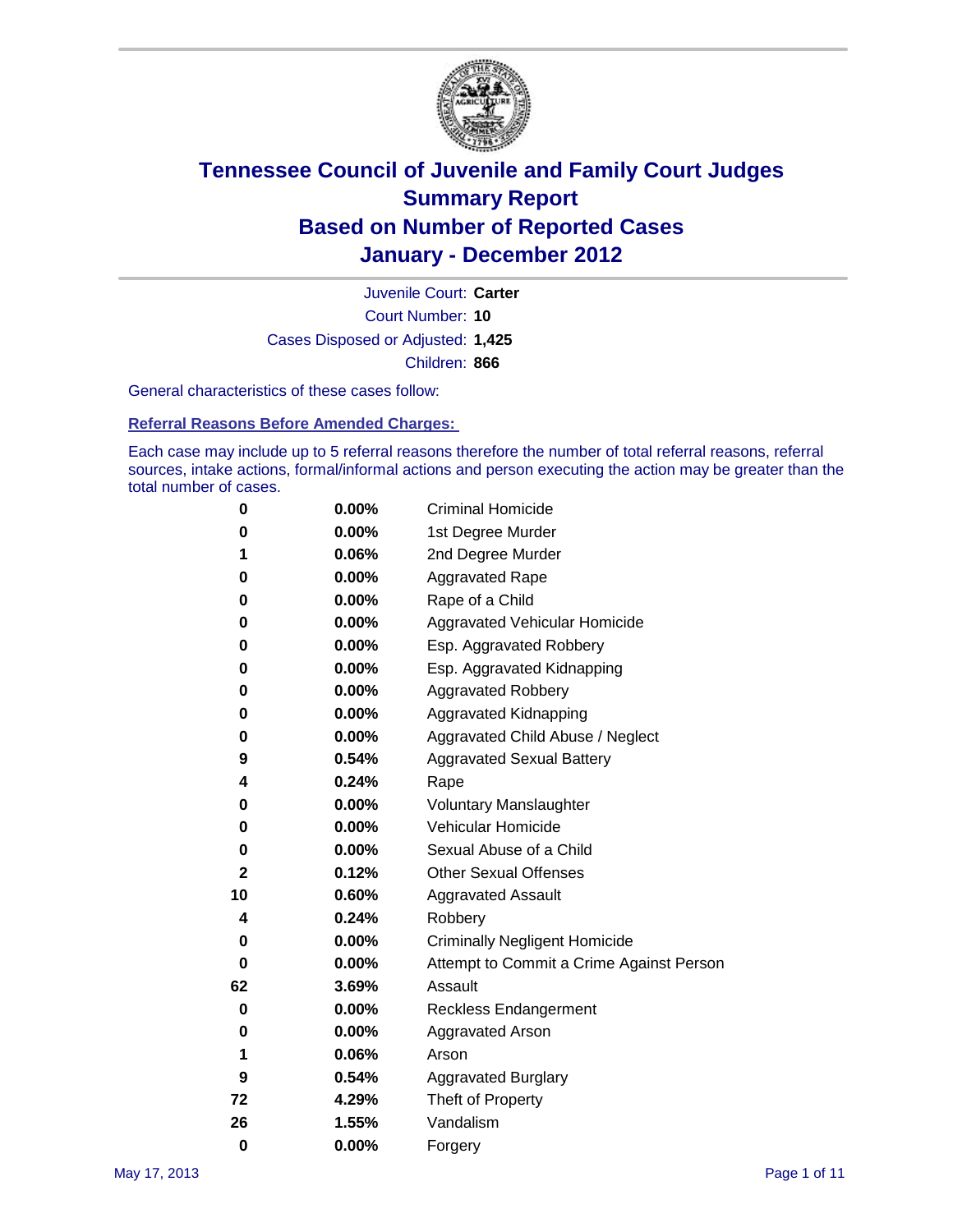

Court Number: **10** Juvenile Court: **Carter** Cases Disposed or Adjusted: **1,425** Children: **866**

#### **Referral Reasons Before Amended Charges:**

Each case may include up to 5 referral reasons therefore the number of total referral reasons, referral sources, intake actions, formal/informal actions and person executing the action may be greater than the total number of cases.

| 0            | 0.00% | <b>Worthless Checks</b>                                     |
|--------------|-------|-------------------------------------------------------------|
| 0            | 0.00% | Illegal Possession / Fraudulent Use of Credit / Debit Cards |
| 7            | 0.42% | <b>Burglary</b>                                             |
| $\mathbf{2}$ | 0.12% | Unauthorized Use of a Vehicle                               |
| 0            | 0.00% | <b>Cruelty to Animals</b>                                   |
| 2            | 0.12% | Sale of Controlled Substances                               |
| 37           | 2.20% | <b>Other Drug Offenses</b>                                  |
| 15           | 0.89% | Possession of Controlled Substances                         |
| 0            | 0.00% | <b>Criminal Attempt</b>                                     |
| 0            | 0.00% | Carrying Weapons on School Property                         |
| 3            | 0.18% | Unlawful Carrying / Possession of a Weapon                  |
| 3            | 0.18% | <b>Evading Arrest</b>                                       |
| 0            | 0.00% | Escape                                                      |
| 9            | 0.54% | Driving Under Influence (DUI)                               |
| 24           | 1.43% | Possession / Consumption of Alcohol                         |
| 6            | 0.36% | Resisting Stop, Frisk, Halt, Arrest or Search               |
| 2            | 0.12% | <b>Aggravated Criminal Trespass</b>                         |
| 5            | 0.30% | Harassment                                                  |
| 0            | 0.00% | Failure to Appear                                           |
| 0            | 0.00% | Filing a False Police Report                                |
| 0            | 0.00% | Criminal Impersonation                                      |
| 16           | 0.95% | <b>Disorderly Conduct</b>                                   |
| 7            | 0.42% | <b>Criminal Trespass</b>                                    |
| 0            | 0.00% | <b>Public Intoxication</b>                                  |
| 0            | 0.00% | Gambling                                                    |
| 33           | 1.97% | <b>Traffic</b>                                              |
| 1            | 0.06% | <b>Local Ordinances</b>                                     |
| 6            | 0.36% | Violation of Wildlife Regulations                           |
| 0            | 0.00% | Contempt of Court                                           |
| 41           | 2.44% | Violation of Probation                                      |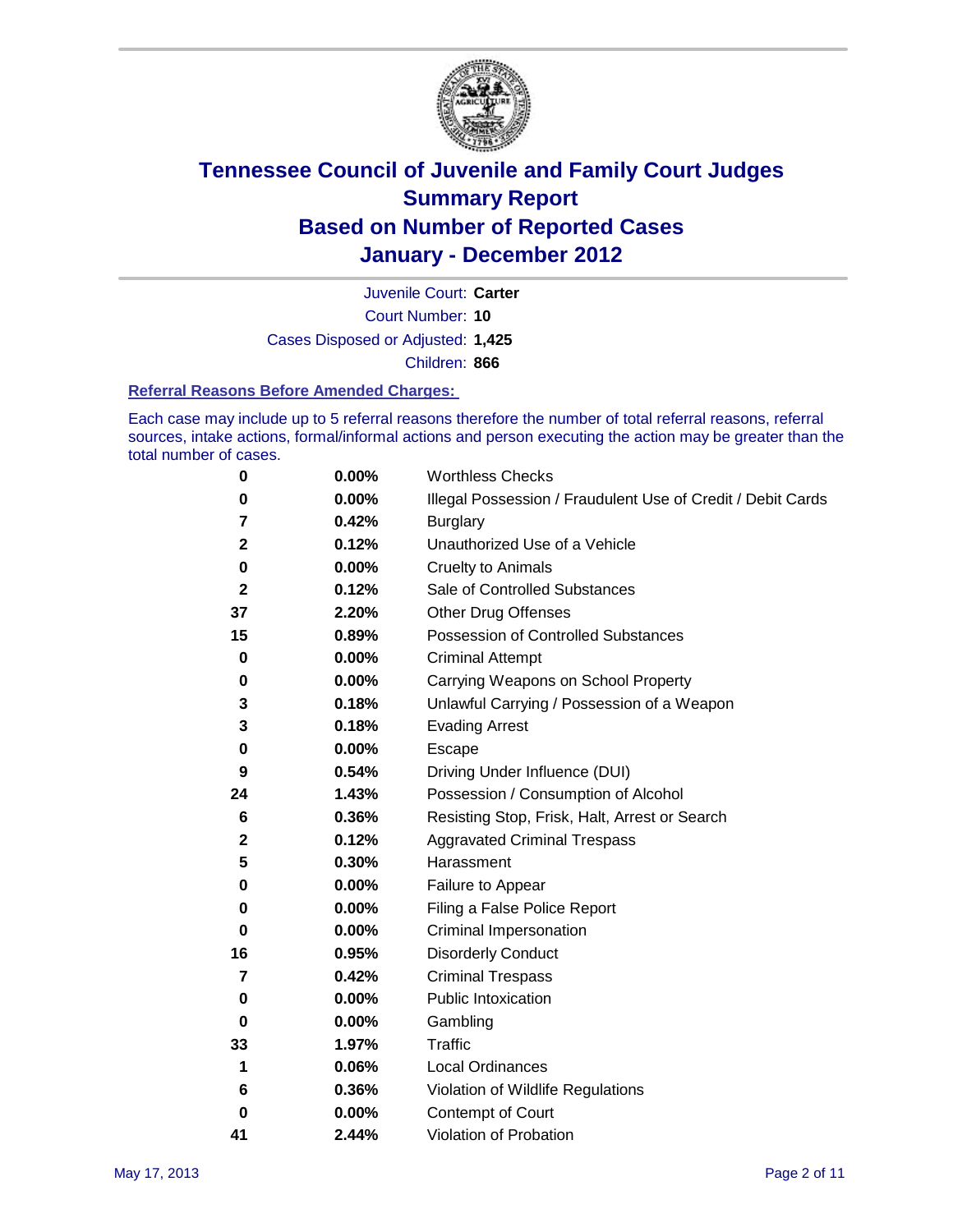

Court Number: **10** Juvenile Court: **Carter** Cases Disposed or Adjusted: **1,425** Children: **866**

#### **Referral Reasons Before Amended Charges:**

Each case may include up to 5 referral reasons therefore the number of total referral reasons, referral sources, intake actions, formal/informal actions and person executing the action may be greater than the total number of cases.

| 1         | 0.06%    | Violation of Aftercare                 |
|-----------|----------|----------------------------------------|
| 7         | 0.42%    | <b>Unruly Behavior</b>                 |
| 81        | 4.82%    | Truancy                                |
| 9         | 0.54%    | In-State Runaway                       |
| 1         | 0.06%    | Out-of-State Runaway                   |
| 32        | 1.91%    | Possession of Tobacco Products         |
| 0         | 0.00%    | Violation of a Valid Court Order       |
| 0         | $0.00\%$ | Violation of Curfew                    |
| 6         | 0.36%    | <b>Sexually Abused Child</b>           |
| 0         | $0.00\%$ | <b>Physically Abused Child</b>         |
| 440       | 26.21%   | Dependency / Neglect                   |
| 40        | 2.38%    | <b>Termination of Parental Rights</b>  |
| 0         | $0.00\%$ | <b>Violation of Pretrial Diversion</b> |
| 0         | 0.00%    | Violation of Informal Adjustment       |
| 0         | $0.00\%$ | <b>Judicial Review</b>                 |
| 0         | $0.00\%$ | <b>Administrative Review</b>           |
| 0         | 0.00%    | <b>Foster Care Review</b>              |
| 127       | 7.56%    | Custody                                |
| 26        | 1.55%    | Visitation                             |
| 32        | 1.91%    | Paternity / Legitimation               |
| 439       | 26.15%   | <b>Child Support</b>                   |
| $\pmb{0}$ | 0.00%    | <b>Request for Medical Treatment</b>   |
| 1         | 0.06%    | <b>Consent to Marry</b>                |
| 18        | 1.07%    | Other                                  |
| 1,679     | 100.00%  | <b>Total Referrals</b>                 |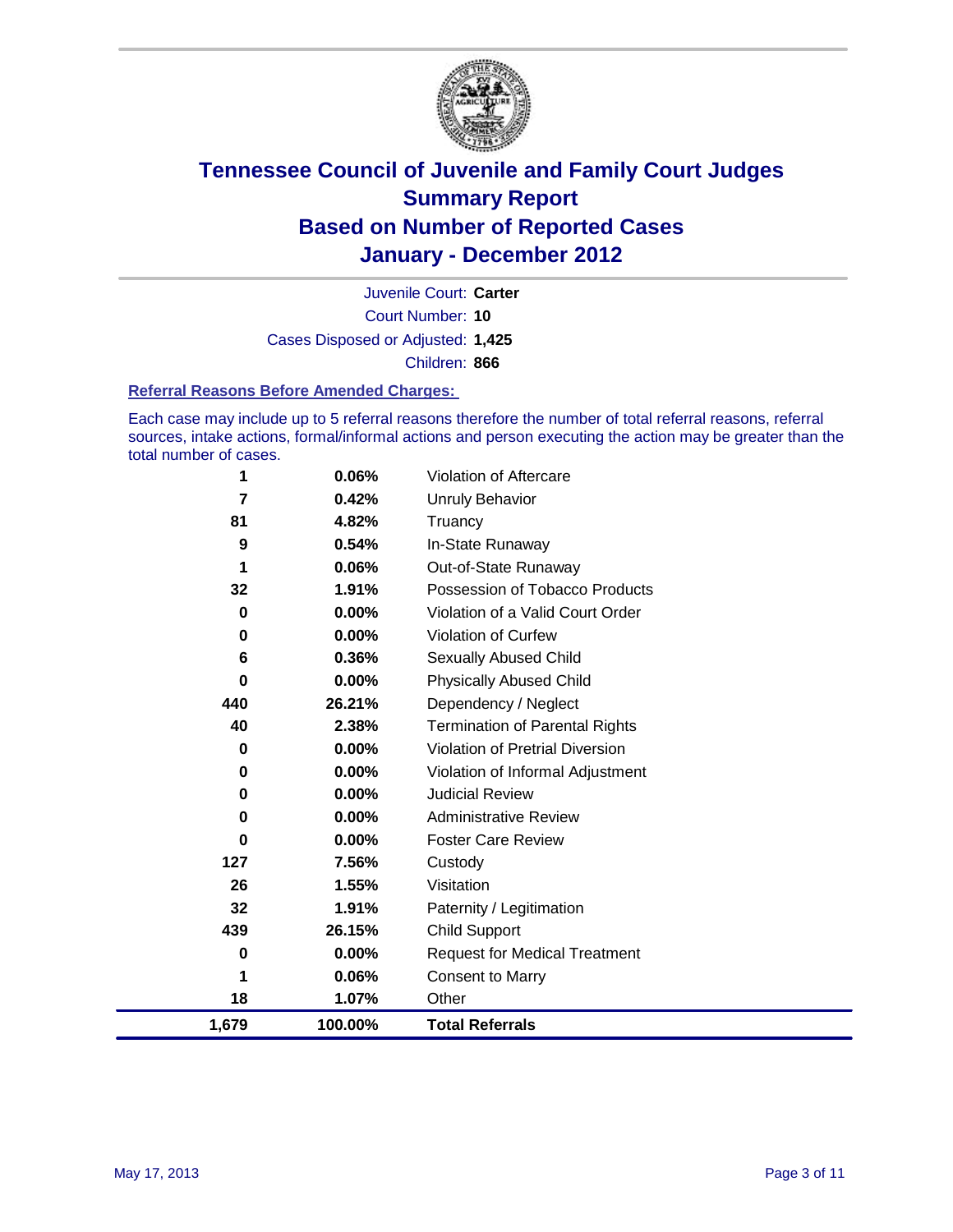

| Juvenile Court: Carter            |                                    |                                   |  |  |  |  |
|-----------------------------------|------------------------------------|-----------------------------------|--|--|--|--|
|                                   | <b>Court Number: 10</b>            |                                   |  |  |  |  |
| Cases Disposed or Adjusted: 1,425 |                                    |                                   |  |  |  |  |
|                                   |                                    | Children: 866                     |  |  |  |  |
| <b>Referral Sources: 1</b>        |                                    |                                   |  |  |  |  |
| 383                               | 22.81%                             | Law Enforcement                   |  |  |  |  |
| 157                               | 9.35%                              | Parents                           |  |  |  |  |
| 177                               | 10.54%                             | <b>Relatives</b>                  |  |  |  |  |
| 6                                 | 0.36%                              | Self                              |  |  |  |  |
| 89                                | 5.30%                              | School                            |  |  |  |  |
| 12                                | 0.71%                              | <b>CSA</b>                        |  |  |  |  |
| 371                               | 22.10%                             | <b>DCS</b>                        |  |  |  |  |
| 1                                 | 0.06%                              | <b>Other State Department</b>     |  |  |  |  |
| 0                                 | 0.00%                              | <b>District Attorney's Office</b> |  |  |  |  |
| 56                                | 3.34%                              | <b>Court Staff</b>                |  |  |  |  |
| 392                               | 23.35%                             | Social Agency                     |  |  |  |  |
| 0                                 | 0.00%                              | <b>Other Court</b>                |  |  |  |  |
| 24                                | 1.43%                              | Victim                            |  |  |  |  |
| 3                                 | 0.18%                              | Child & Parent                    |  |  |  |  |
| 4                                 | 0.24%                              | Hospital                          |  |  |  |  |
| 1                                 | 0.06%                              | Unknown                           |  |  |  |  |
| 3                                 | 0.18%                              | Other                             |  |  |  |  |
| 1,679                             | 100.00%                            | <b>Total Referral Sources</b>     |  |  |  |  |
|                                   | <b>Age of Child at Referral: 2</b> |                                   |  |  |  |  |
| <b>EAO</b>                        | 62.2001<br>$A$ aco $40$ and llader |                                   |  |  |  |  |

| 866 | 100.00%  | <b>Total Child Count</b> |
|-----|----------|--------------------------|
| 0   | $0.00\%$ | <b>Unknown</b>           |
| 0   | 0.00%    | Ages 19 and Over         |
| 54  | 6.24%    | Ages 17 through 18       |
| 119 | 13.74%   | Ages 15 through 16       |
| 77  | 8.89%    | Ages 13 through 14       |
| 68  | 7.85%    | Ages 11 through 12       |
| J40 | 0J.ZO70  | Ages to all ullel        |

<sup>1</sup> If different than number of Referral Reasons (1679), verify accuracy of your court's data.

<sup>2</sup> One child could be counted in multiple categories, verify accuracy of your court's data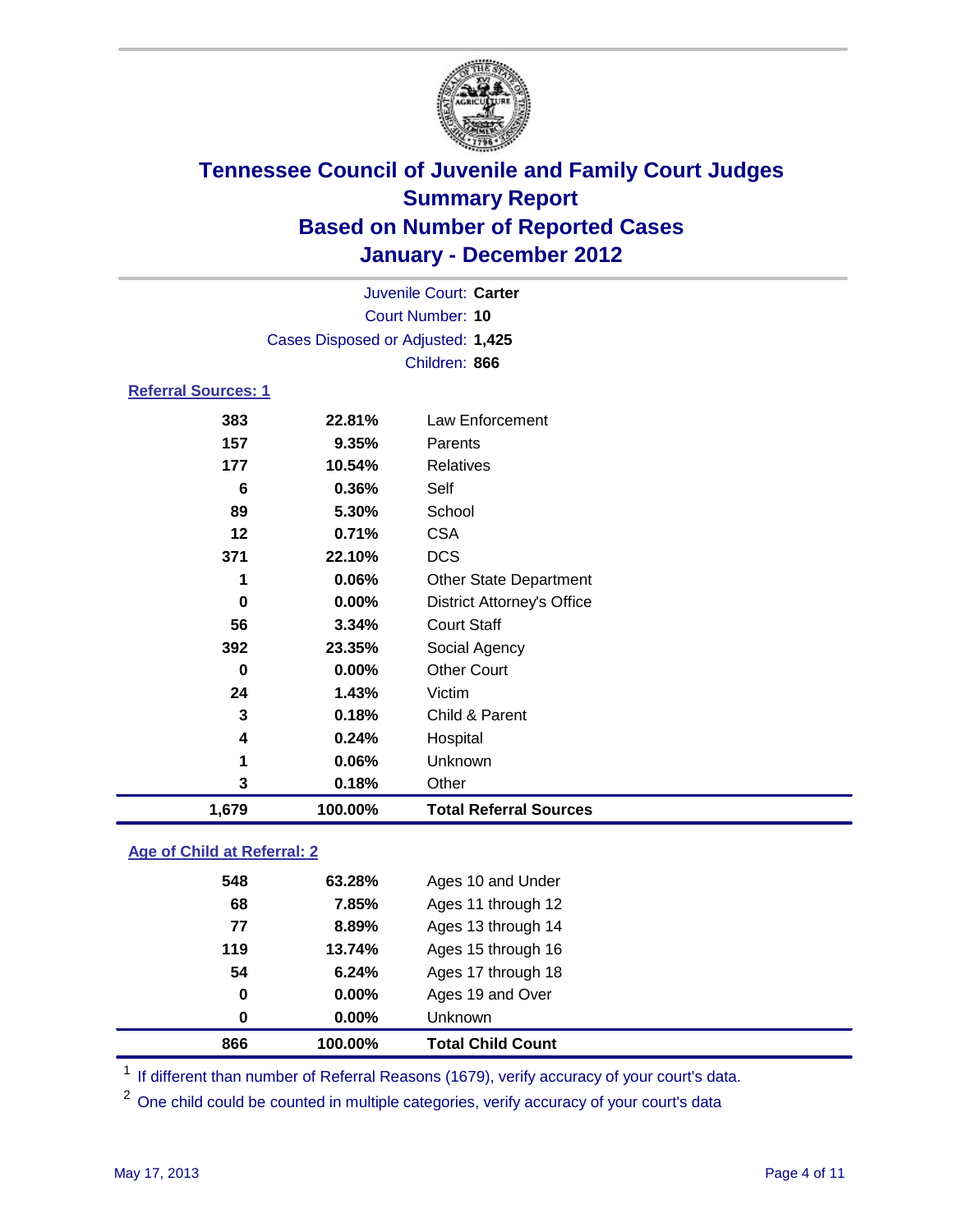

| Juvenile Court: Carter                  |                                   |                          |  |  |
|-----------------------------------------|-----------------------------------|--------------------------|--|--|
| Court Number: 10                        |                                   |                          |  |  |
|                                         | Cases Disposed or Adjusted: 1,425 |                          |  |  |
|                                         |                                   | Children: 866            |  |  |
| Sex of Child: 1                         |                                   |                          |  |  |
| 472                                     | 54.50%                            | Male                     |  |  |
| 394                                     | 45.50%                            | Female                   |  |  |
| $\mathbf 0$                             | 0.00%                             | Unknown                  |  |  |
| 866                                     | 100.00%                           | <b>Total Child Count</b> |  |  |
| Race of Child: 1                        |                                   |                          |  |  |
| 821                                     | 94.80%                            | White                    |  |  |
| 10                                      | 1.15%                             | African American         |  |  |
| 0                                       | 0.00%                             | Native American          |  |  |
| $\mathbf 0$                             | 0.00%                             | Asian                    |  |  |
| 5                                       | 0.58%                             | Mixed                    |  |  |
| 30                                      | 3.46%                             | Unknown                  |  |  |
| 866                                     | 100.00%                           | <b>Total Child Count</b> |  |  |
| <b>Hispanic Origin: 1</b>               |                                   |                          |  |  |
| 17                                      | 1.96%                             | Yes                      |  |  |
| 849                                     | 98.04%                            | No                       |  |  |
| $\mathbf 0$                             | 0.00%                             | Unknown                  |  |  |
| 866                                     | 100.00%                           | <b>Total Child Count</b> |  |  |
| <b>School Enrollment of Children: 1</b> |                                   |                          |  |  |
| 588                                     | 67.90%                            | Yes                      |  |  |
| 273                                     | 31.52%                            | <b>No</b>                |  |  |
| 5                                       | 0.58%                             | Unknown                  |  |  |
| 866                                     | 100.00%                           | <b>Total Child Count</b> |  |  |

One child could be counted in multiple categories, verify accuracy of your court's data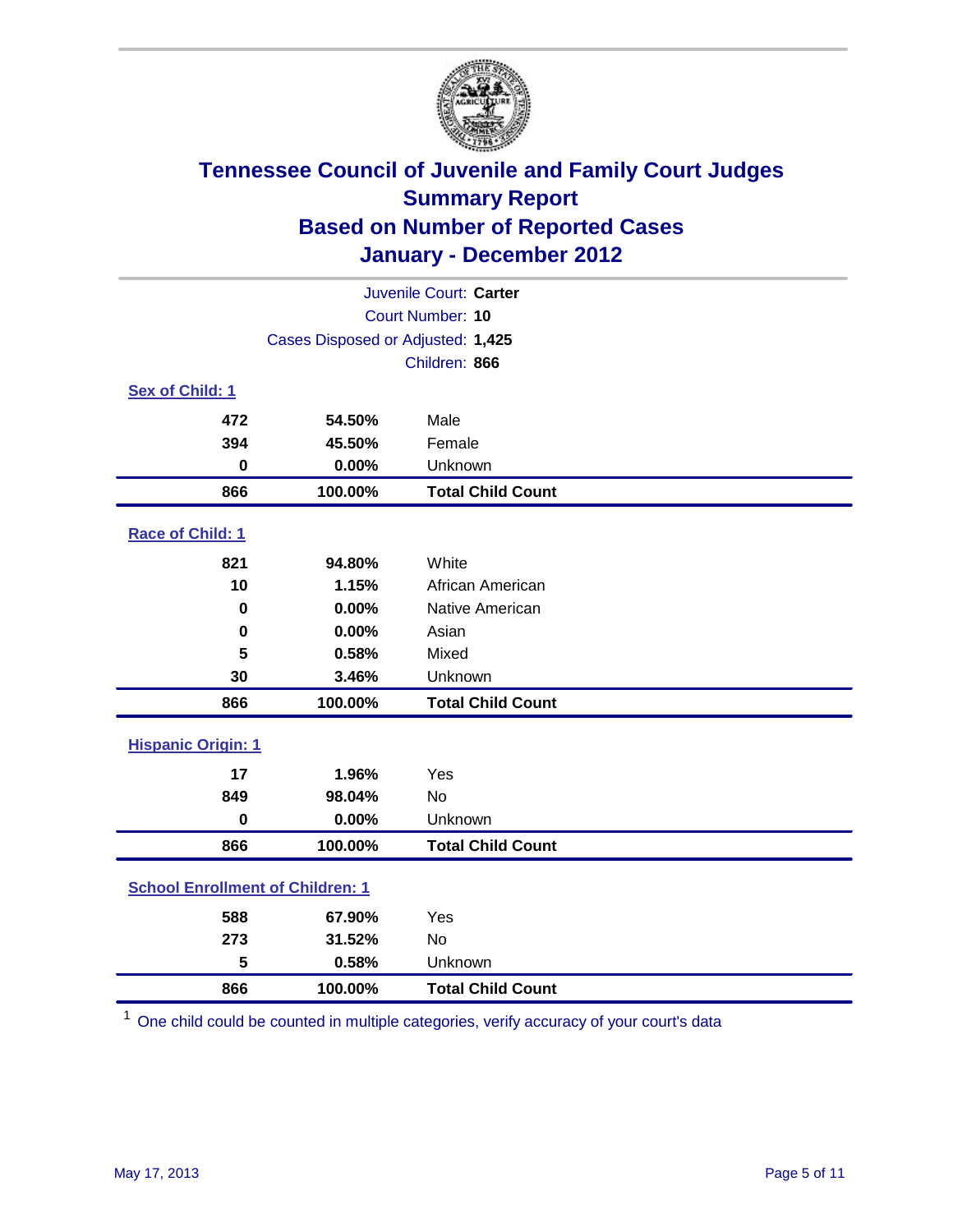

Court Number: **10** Juvenile Court: **Carter** Cases Disposed or Adjusted: **1,425** Children: **866**

### **Living Arrangement of Child at Time of Referral: 1**

| 866 | 100.00%  | <b>Total Child Count</b>     |
|-----|----------|------------------------------|
| 6   | 0.69%    | Other                        |
| 0   | $0.00\%$ | Unknown                      |
| 0   | $0.00\%$ | Independent                  |
| 0   | $0.00\%$ | In an Institution            |
|     | 0.12%    | In a Residential Center      |
| 1   | 0.12%    | In a Group Home              |
| 37  | 4.27%    | With Foster Family           |
| 0   | $0.00\%$ | With Adoptive Parents        |
| 85  | 9.82%    | <b>With Relatives</b>        |
| 52  | 6.00%    | With Father                  |
| 623 | 71.94%   | With Mother                  |
| 8   | 0.92%    | With Mother and Stepfather   |
|     | 0.12%    | With Father and Stepmother   |
| 52  | 6.00%    | With Both Biological Parents |
|     |          |                              |

### **Type of Detention: 2**

| 1.425 | 100.00%  | <b>Total Detention Count</b> |
|-------|----------|------------------------------|
| 0     | $0.00\%$ | Other                        |
| 1,375 | 96.49%   | Does Not Apply               |
| 0     | $0.00\%$ | <b>Unknown</b>               |
| 0     | $0.00\%$ | <b>Psychiatric Hospital</b>  |
| 0     | 0.00%    | Jail - No Separation         |
| 0     | $0.00\%$ | Jail - Partial Separation    |
| 1     | 0.07%    | Jail - Complete Separation   |
| 49    | 3.44%    | Juvenile Detention Facility  |
| 0     | $0.00\%$ | Non-Secure Placement         |
|       |          |                              |

<sup>1</sup> One child could be counted in multiple categories, verify accuracy of your court's data

<sup>2</sup> If different than number of Cases (1425) verify accuracy of your court's data.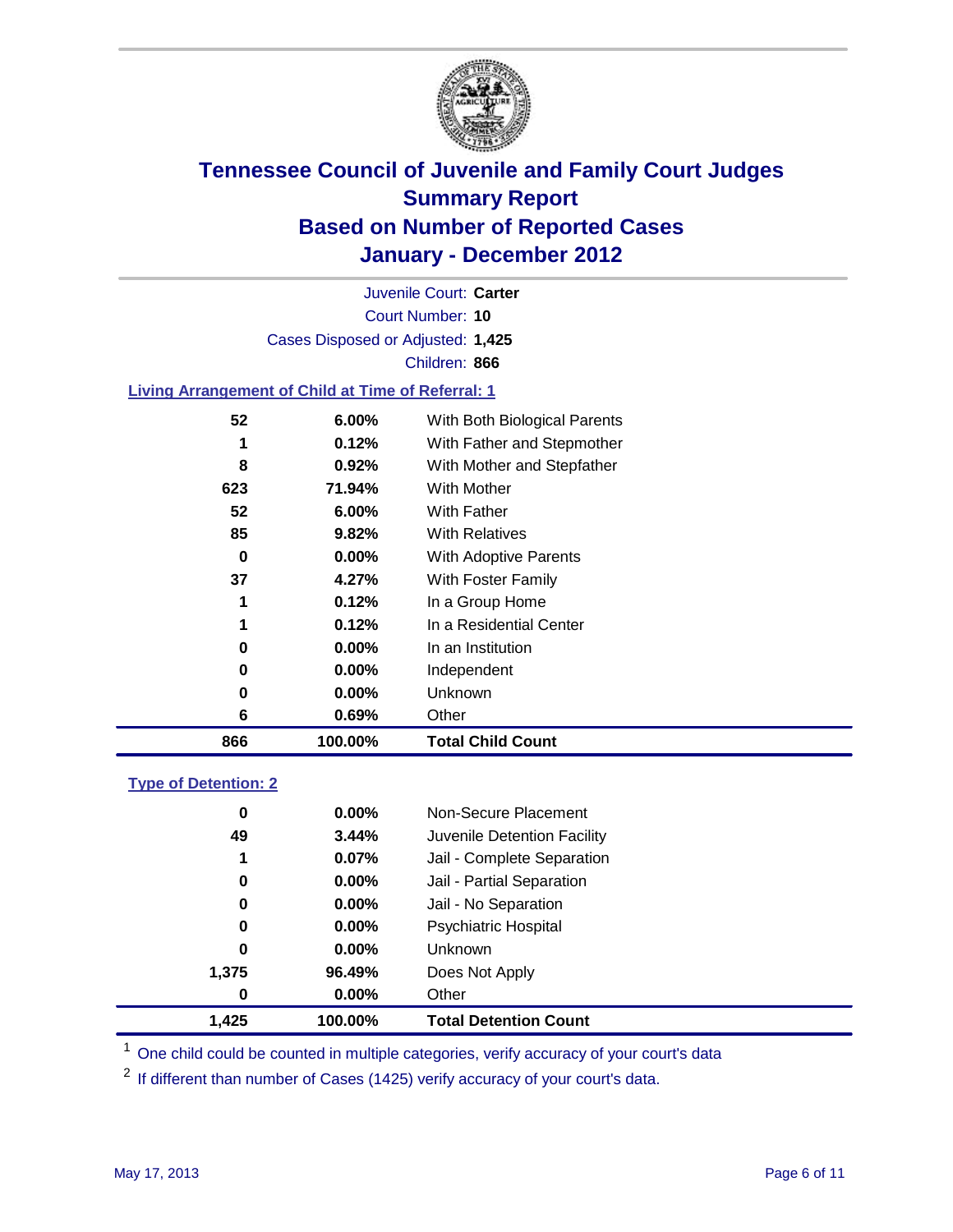

| Juvenile Court: Carter                             |                                   |                                      |  |  |  |
|----------------------------------------------------|-----------------------------------|--------------------------------------|--|--|--|
|                                                    | Court Number: 10                  |                                      |  |  |  |
|                                                    | Cases Disposed or Adjusted: 1,425 |                                      |  |  |  |
|                                                    |                                   | Children: 866                        |  |  |  |
| <b>Placement After Secure Detention Hearing: 1</b> |                                   |                                      |  |  |  |
| 45                                                 | 3.16%                             | Returned to Prior Living Arrangement |  |  |  |
| $\mathbf 3$                                        | 0.21%                             | Juvenile Detention Facility          |  |  |  |
| $\bf{0}$                                           | 0.00%                             | Jail                                 |  |  |  |
| $\bf{0}$                                           | 0.00%                             | Shelter / Group Home                 |  |  |  |
| 0                                                  | 0.00%                             | <b>Foster Family Home</b>            |  |  |  |
| 0                                                  | 0.00%                             | Psychiatric Hospital                 |  |  |  |
| Ω                                                  | $0.00\%$                          | Unknown                              |  |  |  |
| 1,376                                              | 96.56%                            | Does Not Apply                       |  |  |  |
| 1                                                  | 0.07%                             | Other                                |  |  |  |
| 1,425                                              | 100.00%                           | <b>Total Placement Count</b>         |  |  |  |
|                                                    |                                   |                                      |  |  |  |
| <b>Intake Actions: 2</b>                           |                                   |                                      |  |  |  |
| 1,611                                              | 95.95%                            | <b>Petition Filed</b>                |  |  |  |
| 1                                                  | 0.06%                             | <b>Motion Filed</b>                  |  |  |  |
| 3                                                  | 0.18%                             | <b>Citation Processed</b>            |  |  |  |
| $\bf{0}$                                           | 0.00%                             | Notification of Paternity Processed  |  |  |  |
| 0                                                  | 0.00%                             | Scheduling of Judicial Review        |  |  |  |
| 0                                                  | 0.00%                             | Scheduling of Administrative Review  |  |  |  |
| 0                                                  | 0.00%                             | Scheduling of Foster Care Review     |  |  |  |
| 0                                                  | 0.00%                             | Unknown                              |  |  |  |
| 0                                                  | 0.00%                             | Does Not Apply                       |  |  |  |
| 64                                                 | 3.81%                             | Other                                |  |  |  |
| 1,679                                              | 100.00%                           | <b>Total Intake Count</b>            |  |  |  |

<sup>1</sup> If different than number of Cases (1425) verify accuracy of your court's data.

<sup>2</sup> If different than number of Referral Reasons (1679), verify accuracy of your court's data.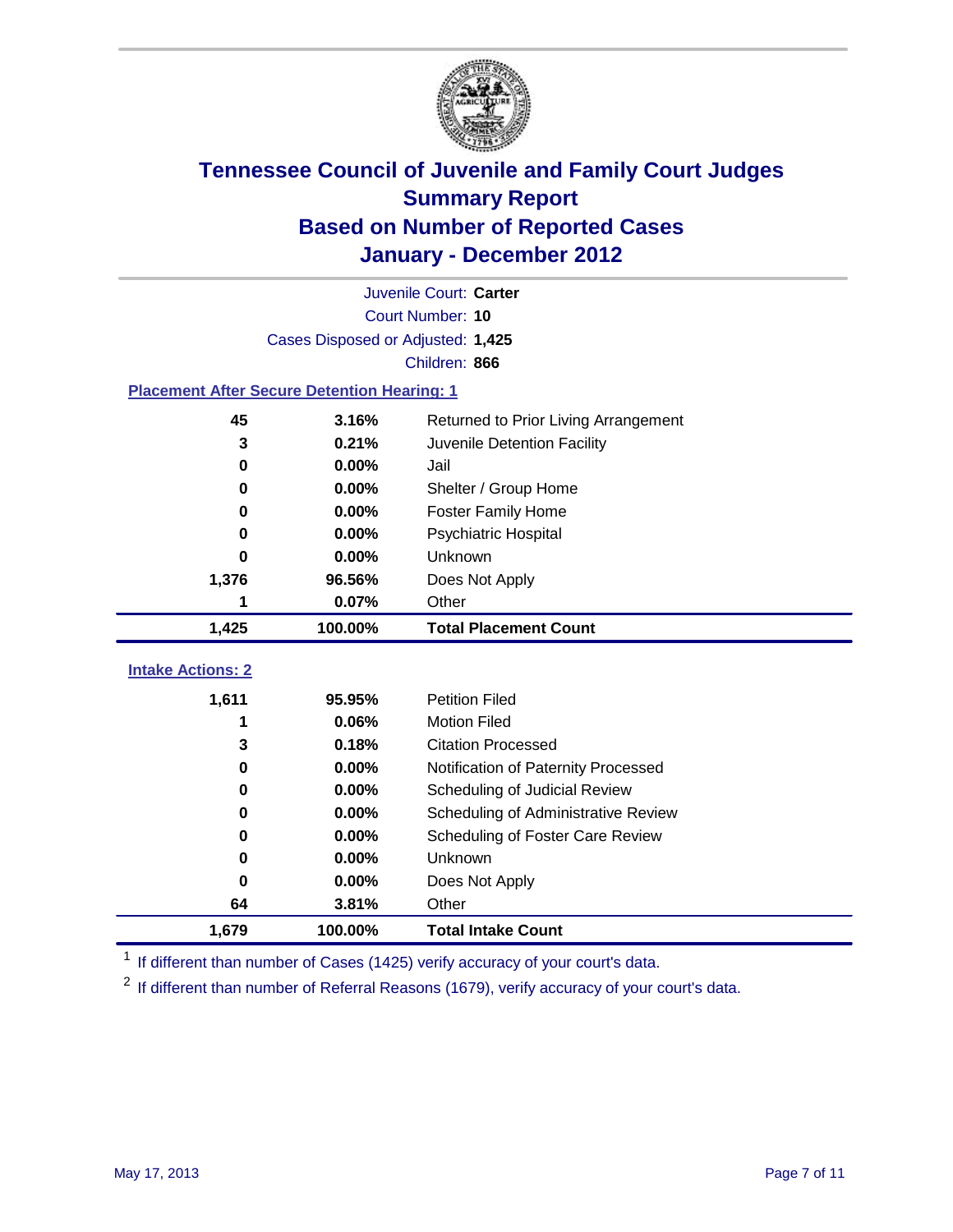

Court Number: **10** Juvenile Court: **Carter** Cases Disposed or Adjusted: **1,425** Children: **866**

### **Last Grade Completed by Child: 1**

| 278                                     | 32.10%  | Too Young for School         |  |
|-----------------------------------------|---------|------------------------------|--|
| 4                                       | 0.46%   | Preschool                    |  |
| 60                                      | 6.93%   | Kindergarten                 |  |
| 23                                      | 2.66%   | 1st Grade                    |  |
| 34                                      | 3.93%   | 2nd Grade                    |  |
| 45                                      | 5.20%   | 3rd Grade                    |  |
| 48                                      | 5.54%   | 4th Grade                    |  |
| 35                                      | 4.04%   | 5th Grade                    |  |
| 40                                      | 4.62%   | 6th Grade                    |  |
| 45                                      | 5.20%   | 7th Grade                    |  |
| 26                                      | 3.00%   | 8th Grade                    |  |
| 83                                      | 9.58%   | 9th Grade                    |  |
| 88                                      | 10.16%  | 10th Grade                   |  |
| 39                                      | 4.50%   | 11th Grade                   |  |
| 6                                       | 0.69%   | 12th Grade                   |  |
| 0                                       | 0.00%   | Non-Graded Special Ed        |  |
| 1                                       | 0.12%   | <b>GED</b>                   |  |
| 0                                       | 0.00%   | Graduated                    |  |
| 0                                       | 0.00%   | <b>Never Attended School</b> |  |
| 11                                      | 1.27%   | Unknown                      |  |
| $\mathbf 0$                             | 0.00%   | Other                        |  |
| 866                                     | 100.00% | <b>Total Child Count</b>     |  |
| <b>Enrolled in Special Education: 1</b> |         |                              |  |

| 866 | 100.00% | <b>Total Child Count</b> |
|-----|---------|--------------------------|
| 783 | 90.42%  | Unknown                  |
| 68  | 7.85%   | No                       |
| 15  | 1.73%   | Yes                      |
|     |         |                          |

One child could be counted in multiple categories, verify accuracy of your court's data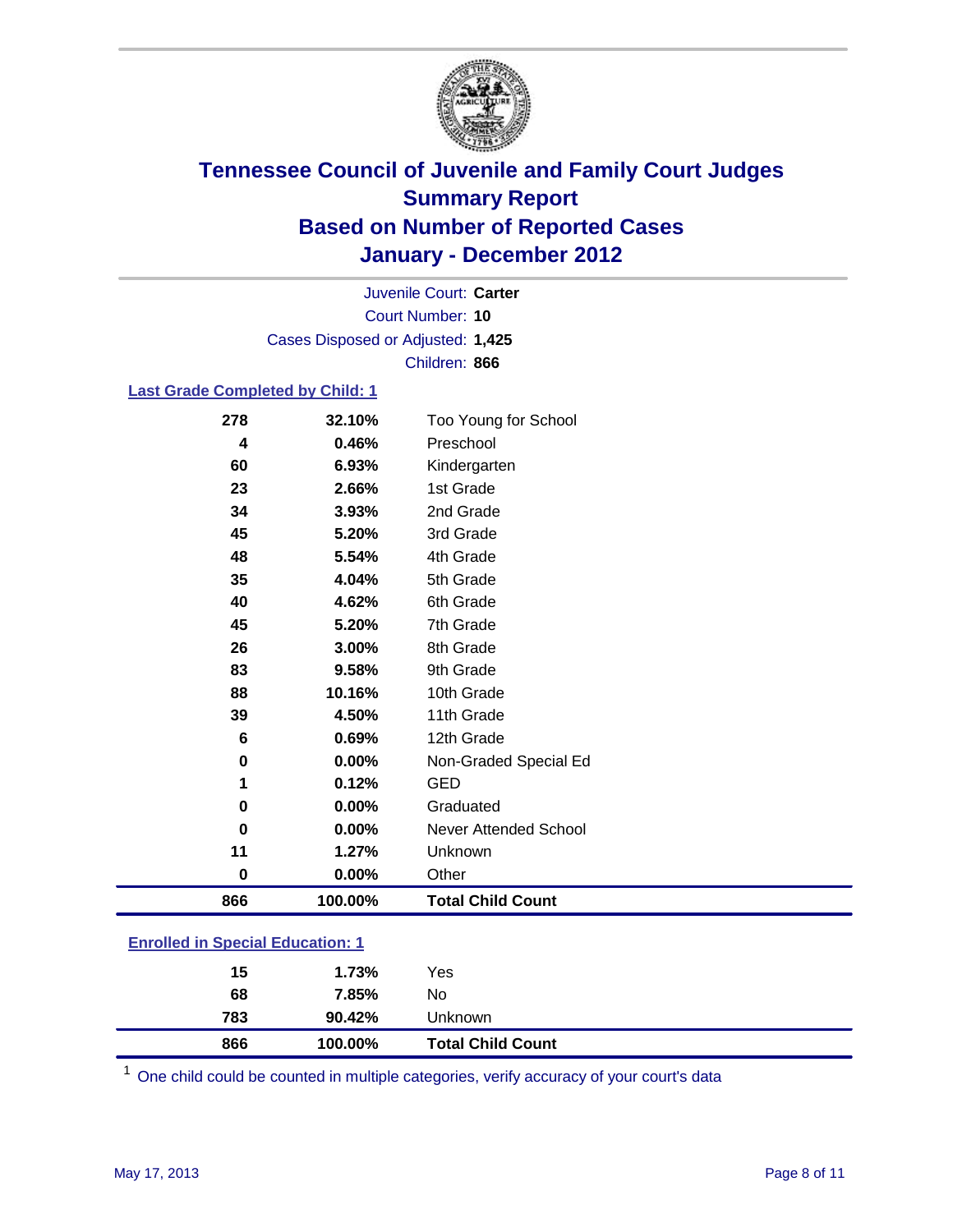

|                              |                                   | Juvenile Court: Carter    |
|------------------------------|-----------------------------------|---------------------------|
|                              |                                   | Court Number: 10          |
|                              | Cases Disposed or Adjusted: 1,425 |                           |
|                              |                                   | Children: 866             |
| <b>Action Executed By: 1</b> |                                   |                           |
| 1,645                        | 97.97%                            | Judge                     |
| 5                            | 0.30%                             | Magistrate                |
| 29                           | 1.73%                             | <b>YSO</b>                |
| 0                            | $0.00\%$                          | Other                     |
| 0                            | 0.00%                             | Unknown                   |
| 1,679                        | 100.00%                           | <b>Total Action Count</b> |

### **Formal / Informal Actions: 1**

| 164          | 9.77%    | Dismissed                                        |
|--------------|----------|--------------------------------------------------|
| 12           | 0.71%    | Retired / Nolle Prosequi                         |
| 208          | 12.39%   | <b>Complaint Substantiated Delinquent</b>        |
| 59           | 3.51%    | <b>Complaint Substantiated Status Offender</b>   |
| 112          | 6.67%    | <b>Complaint Substantiated Dependent/Neglect</b> |
| 3            | 0.18%    | <b>Complaint Substantiated Abused</b>            |
| $\mathbf{2}$ | 0.12%    | <b>Complaint Substantiated Mentally III</b>      |
| 36           | 2.14%    | Informal Adjustment                              |
|              | $0.06\%$ | <b>Pretrial Diversion</b>                        |
| 0            | $0.00\%$ | <b>Transfer to Adult Court Hearing</b>           |
| 0            | $0.00\%$ | Charges Cleared by Transfer to Adult Court       |
| 1            | 0.06%    | Special Proceeding                               |
| 13           | 0.77%    | <b>Review Concluded</b>                          |
| 538          | 32.04%   | Case Held Open                                   |
| 530          | 31.57%   | Other                                            |
| 0            | $0.00\%$ | <b>Unknown</b>                                   |
| 1,679        | 100.00%  | <b>Total Action Count</b>                        |

<sup>1</sup> If different than number of Referral Reasons (1679), verify accuracy of your court's data.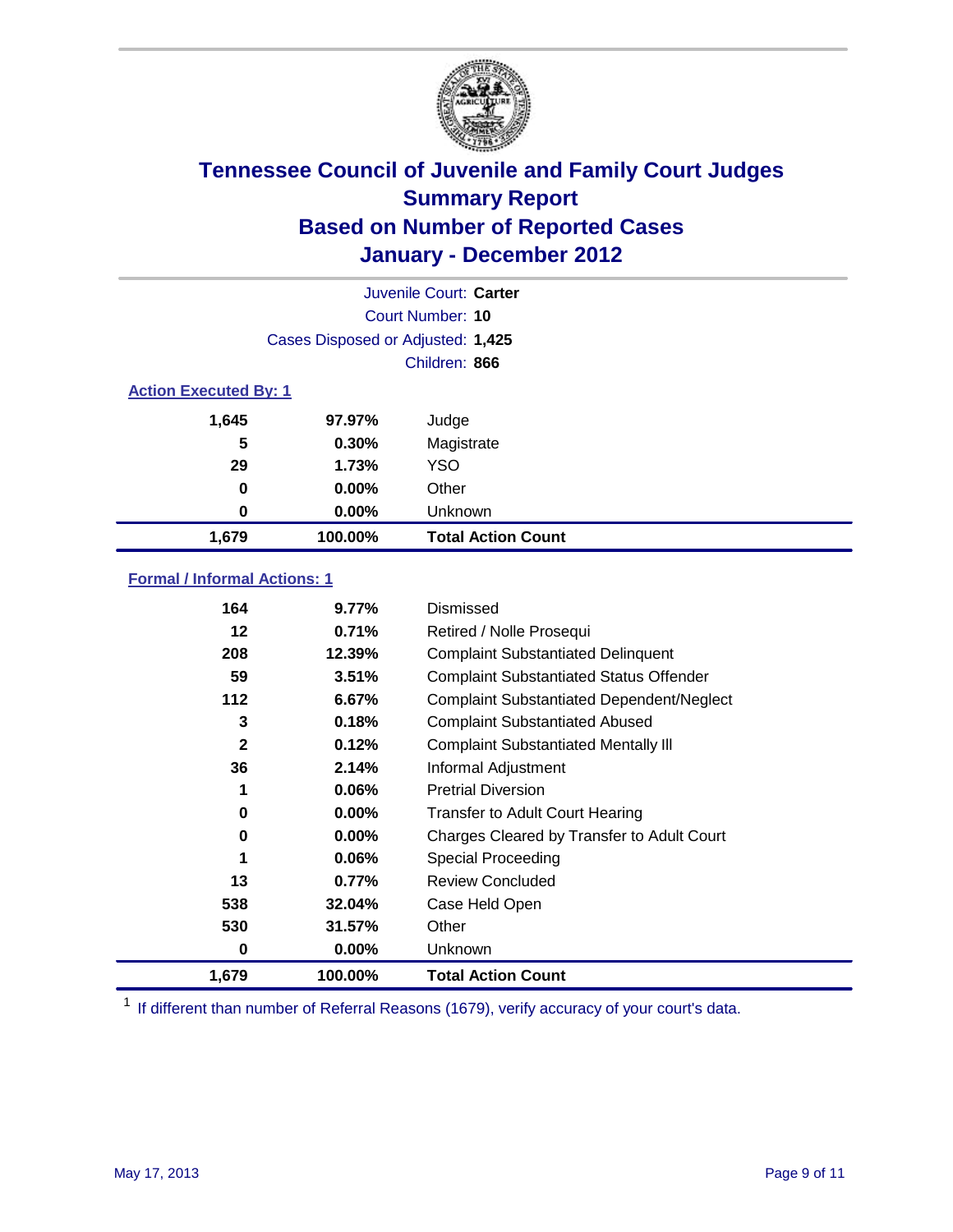

|                       |                                   | Juvenile Court: Carter                                |
|-----------------------|-----------------------------------|-------------------------------------------------------|
|                       |                                   | Court Number: 10                                      |
|                       | Cases Disposed or Adjusted: 1,425 |                                                       |
|                       |                                   | Children: 866                                         |
| <b>Case Outcomes:</b> |                                   | There can be multiple outcomes for one child or case. |
| 154                   | 9.21%                             | <b>Case Dismissed</b>                                 |
| 3                     | 0.18%                             | Case Retired or Nolle Prosequi                        |
| 36                    | 2.15%                             | Warned / Counseled                                    |
| 548                   | 32.76%                            | <b>Held Open For Review</b>                           |
| 23                    | 1.37%                             | Supervision / Probation to Juvenile Court             |
| 0                     | 0.00%                             | <b>Probation to Parents</b>                           |
| 0                     | 0.00%                             | Referral to Another Entity for Supervision / Service  |
| 4                     | 0.24%                             | Referred for Mental Health Counseling                 |
| 6                     | 0.36%                             | Referred for Alcohol and Drug Counseling              |
| 0                     | 0.00%                             | <b>Referred to Alternative School</b>                 |
| 0                     | 0.00%                             | Referred to Private Child Agency                      |
| 0                     | 0.00%                             | Referred to Defensive Driving School                  |
| 0                     | 0.00%                             | Referred to Alcohol Safety School                     |
| 5                     | 0.30%                             | Referred to Juvenile Court Education-Based Program    |
| 0                     | 0.00%                             | Driver's License Held Informally                      |
| 0                     | 0.00%                             | <b>Voluntary Placement with DMHMR</b>                 |
| 0                     | 0.00%                             | <b>Private Mental Health Placement</b>                |
| 0                     | 0.00%                             | <b>Private MR Placement</b>                           |
| 0                     | 0.00%                             | Placement with City/County Agency/Facility            |
| 0                     | 0.00%                             | Placement with Relative / Other Individual            |
| 23                    | 1.37%                             | Fine                                                  |
| 0                     | 0.00%                             | <b>Public Service</b>                                 |
| 0                     | 0.00%                             | Restitution                                           |
| 0                     | 0.00%                             | <b>Runaway Returned</b>                               |
| 6                     | 0.36%                             | No Contact Order                                      |
| 0                     | 0.00%                             | Injunction Other than No Contact Order                |
| 0                     | 0.00%                             | <b>House Arrest</b>                                   |
| 0                     | 0.00%                             | <b>Court Defined Curfew</b>                           |
| 0                     | 0.00%                             | Dismissed from Informal Adjustment                    |
| 0                     | 0.00%                             | <b>Dismissed from Pretrial Diversion</b>              |
| 0                     | 0.00%                             | Released from Probation                               |
| 0                     | 0.00%                             | <b>Transferred to Adult Court</b>                     |
| 0                     | $0.00\%$                          | <b>DMHMR Involuntary Commitment</b>                   |